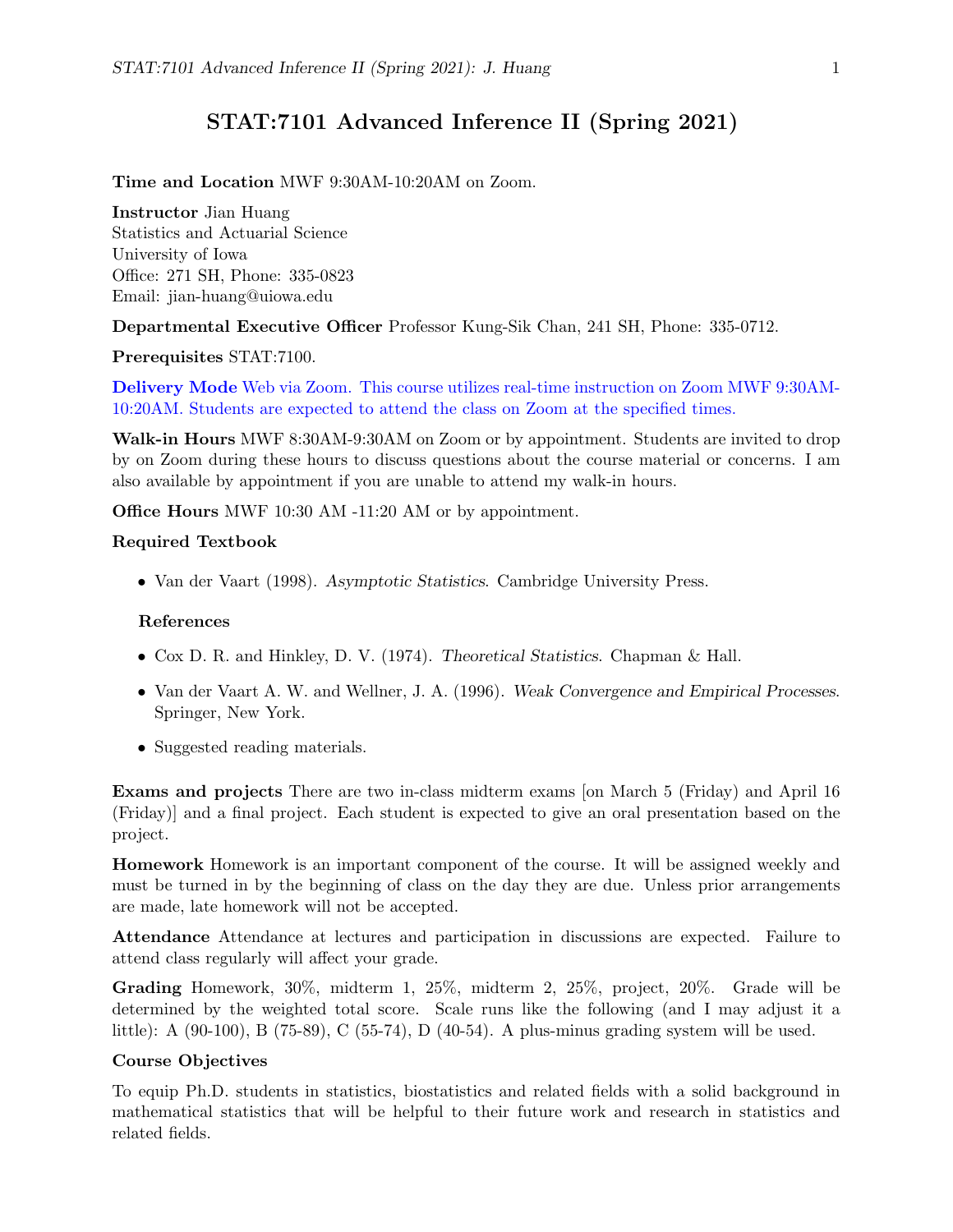### Topics to Be Covered

1. Comparisons of estimators (Chapters 6-8)

Contiguity

Local asymptotic normality Relative efficiency of estimators

- 2. Topics in classical nonparametric statistics (Chapters 11-14)
	- Projections U-statistics Rank, sign and permutation tests Relative efficiency

## 3. Likelihood ratio and chi-square tests (Chapters 16-17)

Likelihood ratio tests Rao's score and Wald's tests Chi-square tests Asymptotic behavior under nonstandard conditions

4. Empirical processes (Chapter 19)

Applications in statistics and machine learning

### 5. Selected topics (Chapters 20-25), if time permits

Functional delta method Bootstrap Semiparametric models